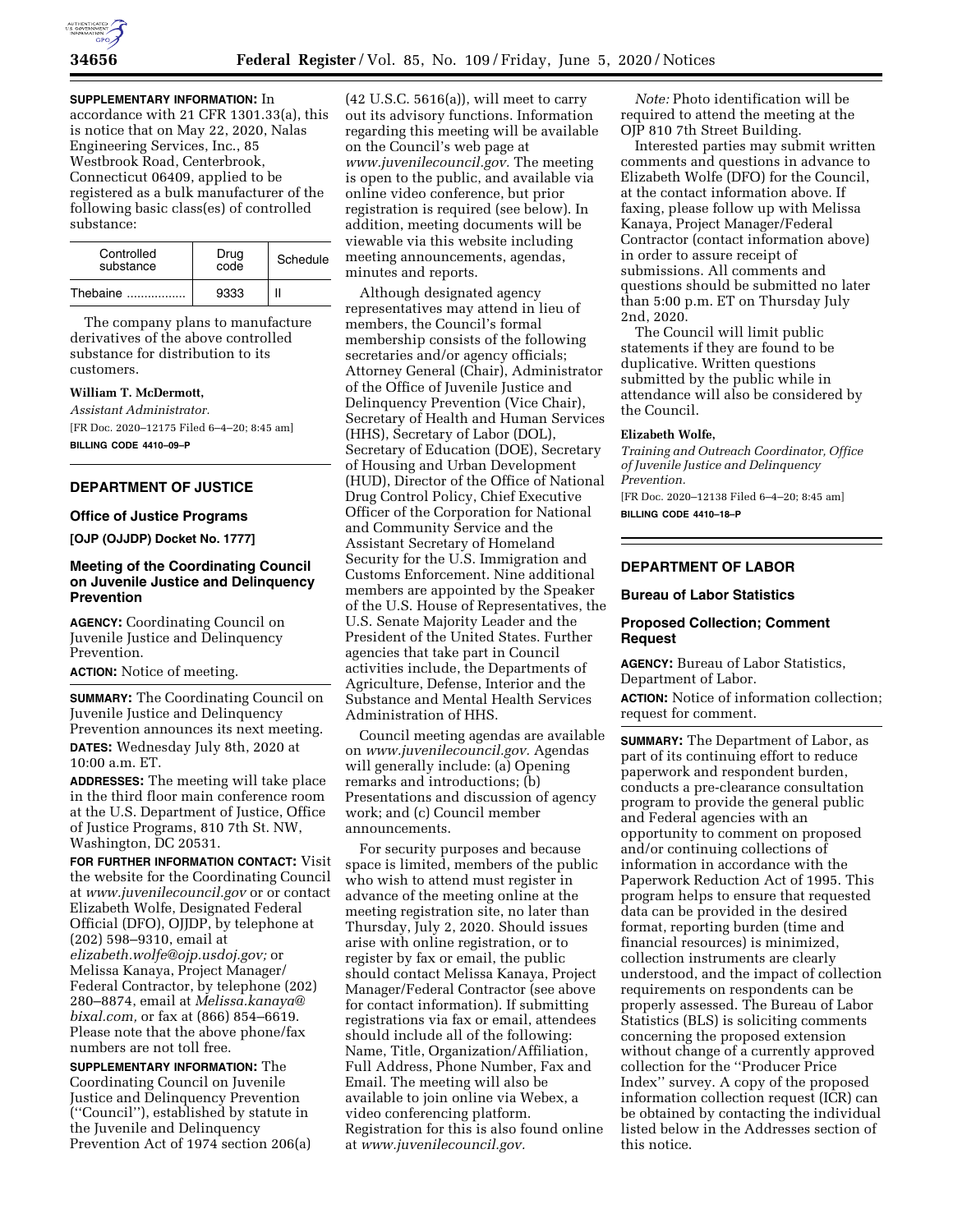**DATES:** Written comments must be submitted to the office listed in the Addresses section of this notice on or before August 4, 2020.

**ADDRESSES:** Send comments to Nora Kincaid, BLS Clearance Officer, Division of Management Systems, Bureau of Labor Statistics, Room 4080, 2 Massachusetts Avenue NE, Washington, DC 20212. Written comments also may be transmitted by email to *BLS*\_*PRA*\_*[Public@bls.gov.](mailto:BLS_PRA_Public@bls.gov)* 

## **FOR FURTHER INFORMATION CONTACT:**  Nora Kincaid, BLS Clearance Officer, at 202–691–7628 (this is not a toll free number). (See **ADDRESSES** section.)

## **SUPPLEMENTARY INFORMATION:**

### **I. Background**

The Producer Price Index (PPI), one of the Nation's leading economic indicators, designated as a Principal Federal Economic Indicator. The PPI consists of a family of indexes that measures the average change over time in the selling prices received by domestic producers of goods and services. About 10,000 PPIs for individual products and groups of products are released each month. PPIs are available for the output of nearly all industries in the goods-producing sectors of the U.S. economy—mining, manufacturing, agriculture, fishing, and forestry—as well as natural gas, electricity, construction, and goods competitive with those made in the producing sectors, such as waste and scrap materials. The PPI data are widely used by the business community as well as by government. In particular the data are used as an economic indicator playing a crucial role in market analysis, as a deflator of other economic series, the basis for the calculation of price adjustments for contracts and purchase agreements and as an input to economic research. These uses highlight the necessity of the PPI in order to understand the economy.

PPI data meets a wide range of government needs by providing a description of the magnitude and composition of price changes within the economy. Government agencies view these indexes as sensitive indicators of the economic environment and closely follow each monthly release of statistics. PPI data are vital in helping the President and Congress set fiscal spending targets. The Federal Reserve Board Open Market Committee monitors producer prices to help determine monetary policy. Federal policy makers at the Department of the Treasury and

the Council of Economic Advisors utilize these statistics to help interpret the economic environment and make decisions based upon these interpretations. Many dollardenominated measurements of economic performance, such as the Gross Domestic Product (GDP), require accurate price data for the conversion of nominal dollars into real dollars. National income accounting figures must also be inflation free in order to remain relevant to fiscal and monetary policy makers setting objectives. Price adjustment clauses in government purchasing contracts commonly use one or more PPIs. According to a conservative estimate hundreds-ofbillions of dollars' worth of contracts and purchase agreements employ PPIs as part of price adjustment clauses. Failure to calculate these price data would prolong the time frame needed for accurate recognition of and appropriate adaptation to economic events.

The private sector also makes extensive use of PPI data. Researchers commonly use producer prices to probe and measure the interaction of market forces. Private firms use PPIs for contract escalation and price adjustment. The Internal Revenue Service (IRS) recommends using PPI data for certain kinds of tax related inventory accounting, such as Last-In-First-Out (LIFO). Private businesses extensively use PPIs for planning and operations. Firms often compare the prices they pay and receive with changes in appropriate PPIs.

Economic researchers and forecasters also put PPIs to regular use. They use PPI data to better understand market forces. Research topics requiring producer price data include studying elasticities, potential lead and lag structures within price changes, and the identification of prices that demonstrate tremendous influence throughout the economy if they change. Policy-makers, businesses, and researchers all require complete descriptions of price change trends if they are to perform effectively and efficiently.

The expansive coverage of PPIs makes it very valuable to the users described above as well as many others.

#### **II. Current Action**

Office of Management and Budget clearance is being sought for the extension of the PPI survey.

The PPI collection is not a one-time project with an end date. The purpose of the PPI collection is to accumulate

data for the ongoing, monthly publication of the PPI family of indexes. The Bureau of Labor Statistics must continue collecting data for the PPI since both policy and business planning benefit from accurate, timely, and relevant description of price trends. Legislators and government agencies use the PPI to assist them with developing policy and evaluating the markets. Dollar-denominated measures of economic performance, such as Gross Domestic Product, require accurate price data in order to convert nominal to constant-dollar values. Inflation-free national income accounting figures are vital to fiscal and monetary policymakers when setting objectives and targets. The price adjustment clauses of purchase agreements use monthly PPIs. It is conservatively estimated that hundreds-of-billions of dollars' worth of contracts and purchase agreements employ PPIs as part of price-adjustment clauses. Failure to provide current accurate monthly statistics would necessitate more complex clauses in contracts and prolong the time required to determine price changes for purposes of contract adjustments.

### **III. Desired Focus of Comments**

The Bureau of Labor Statistics is particularly interested in comments that:

• Evaluate whether the proposed collection of information is necessary for the proper performance of the functions of the agency, including whether the information will have practical utility.

• Evaluate the accuracy of the agency's estimate of the burden of the proposed collection of information, including the validity of the methodology and assumptions used.

• Enhance the quality, utility, and clarity of the information to be collected.

• Minimize the burden of the collection of information on those who are to respond, including through the use of appropriate automated, electronic, mechanical, or other technological collection techniques or other forms of information technology, *e.g.,* permitting electronic submissions of responses.

*Title of Collection:* Producer Price Index Survey.

*OMB Number:* 1220–0008.

*Type of Review:* Extension without change of a currently approved collection.

*Affected Public:* Private Sector.